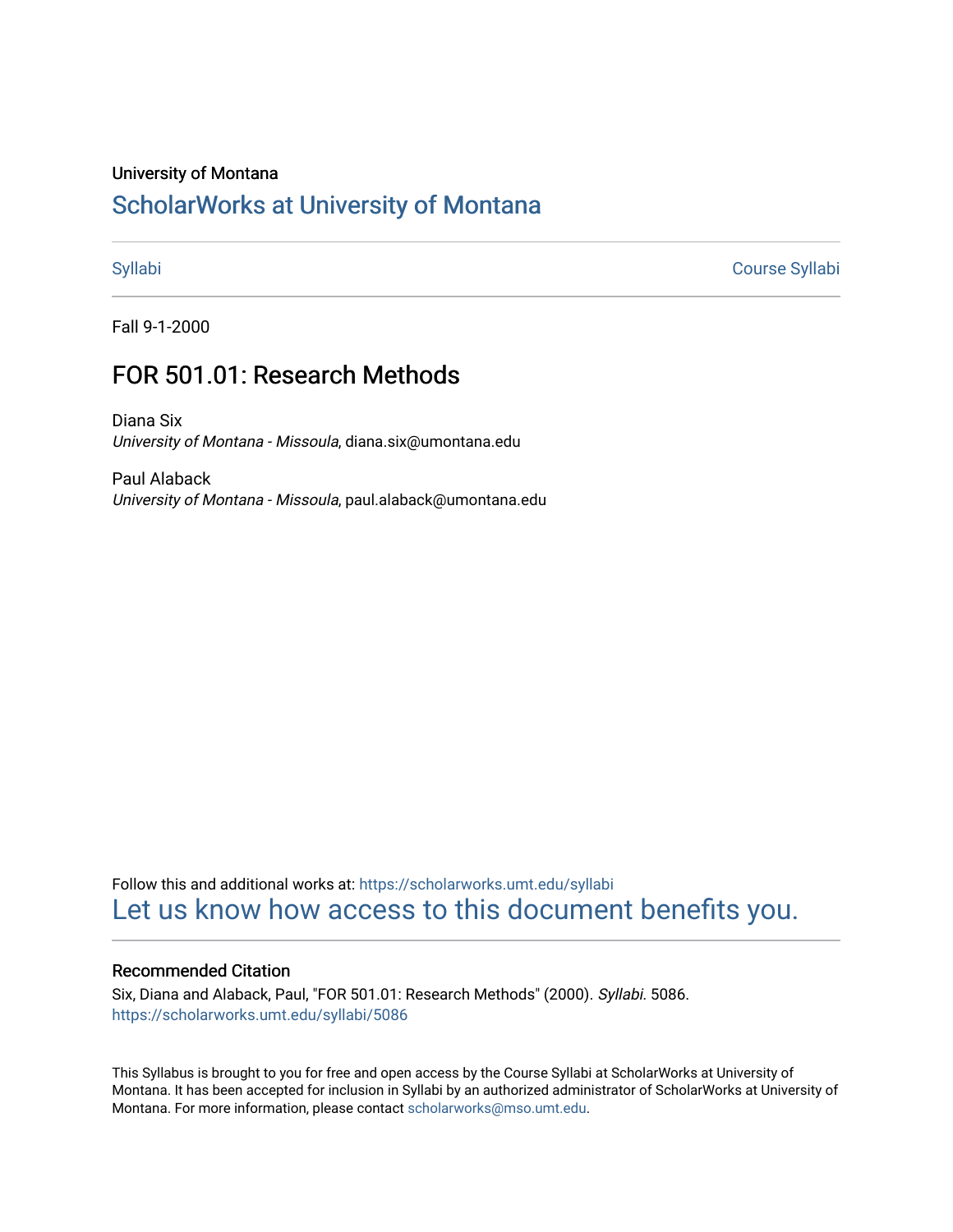# **Research Methods -- Forestry 501 Fall 2000**

 **Instructors:** Diana L. Six, SC 412, x5573 Paul Alaback, SC 404, x2913

 **Purpose:** To assist forestry graduate students in developing a solid understanding of scientific approaches and experimental designs, to enhance the student's ability to design a scientific study, to critique scientific studies, to perform research through an understanding of research and statistical methodology, and to facilitate the preparation of a thesis study plan.

|                | Course outline, topics, and tentative dates:<br><u>Diana Six</u>                                                                                                                                                                                                                                                                                                                                     |                      |      |
|----------------|------------------------------------------------------------------------------------------------------------------------------------------------------------------------------------------------------------------------------------------------------------------------------------------------------------------------------------------------------------------------------------------------------|----------------------|------|
| 1.             | <b>Introduction</b><br>What is science?<br>Scientific literature - D. Potts                                                                                                                                                                                                                                                                                                                          | 9/5<br>9/7           |      |
| 2.             | <b>The Scientific Method</b><br>Choosing a problem/the literature review<br>Identifying objectives/ gathering preliminary data<br>and performing exploratory data analysis<br>Formulating hypotheses<br>Research design and preparation of the proposal<br>Experimentation/data collection/data analysis<br>Evaluation of your results/submission/future work<br>Peer review/presentation of results | 9/14<br>9/19<br>9/21 | 9/12 |
| 3.<br>4.<br>5. | Social science methods- J. Burchfield<br>Research in economics - D. Jackson<br><b>Modeling</b>                                                                                                                                                                                                                                                                                                       | 9/26<br>9/28<br>10/3 |      |
| 6.             | The critical review<br>Reviewing literature/ Student critiques of papers                                                                                                                                                                                                                                                                                                                             |                      | 10/5 |
| <b>EXAM I</b>  |                                                                                                                                                                                                                                                                                                                                                                                                      | 10/10                |      |
| 5.             | <b>Experimental design</b><br>Principles and concepts<br>Paired comparisons<br>Experimental designs - ANOVA<br>Completely randomized design<br>Randomized complete block<br>Factorials<br>Split plot                                                                                                                                                                                                 | 10/12                |      |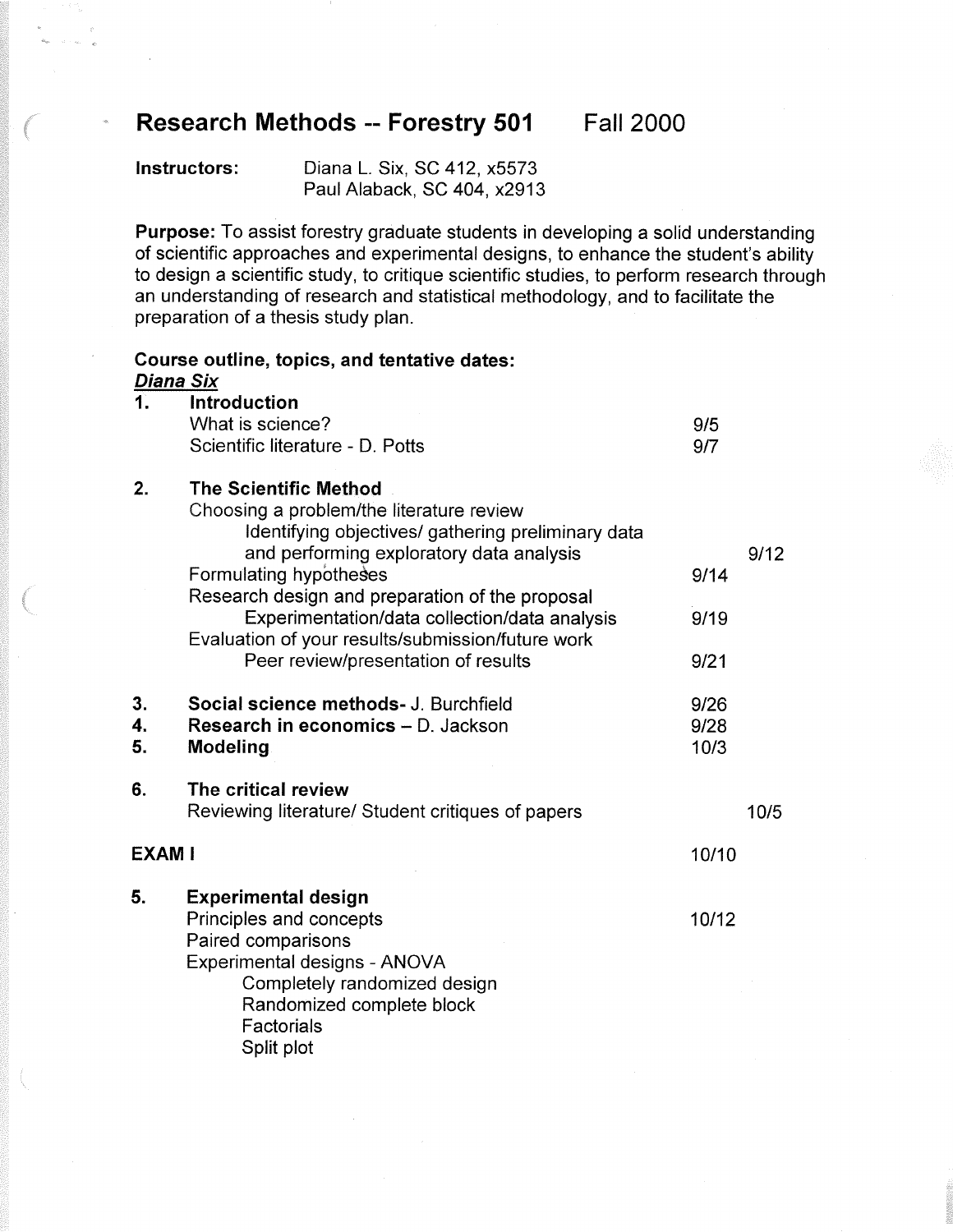*Paul Alaback* 

|                                   | Nested designs                                |       |  |
|-----------------------------------|-----------------------------------------------|-------|--|
|                                   | Regression-based designs                      | 10/17 |  |
|                                   | Assumptions/limitations                       |       |  |
|                                   | Covariance analysis                           | 10/19 |  |
|                                   | Exploratory data designs                      | 10/24 |  |
|                                   | EDA approach                                  |       |  |
|                                   | Multivariate approaches                       | 10/26 |  |
|                                   | Model development                             | 10/31 |  |
|                                   | Types of models/Errors in models/Cause-effect |       |  |
| 6.                                | Data collection                               |       |  |
|                                   | Sampling concepts                             | 11/2  |  |
|                                   | Systematic vs. random                         |       |  |
|                                   | <b>Stratified</b>                             |       |  |
|                                   | Subsampling                                   |       |  |
|                                   | Double sampling                               |       |  |
|                                   |                                               |       |  |
| 7.                                | Plot design                                   |       |  |
|                                   | Point (plotless)                              | 11/7  |  |
|                                   | Fixed plots                                   |       |  |
|                                   | Variable plots \                              |       |  |
| EXAM II                           |                                               | 11/9  |  |
|                                   |                                               |       |  |
| Presentations of thesis proposals | 11/14-12/14                                   |       |  |

| <b>Evaluation: Unit</b> |                        | <b>Percent of grade</b> |
|-------------------------|------------------------|-------------------------|
|                         | Critical reviews (2)   | 5 each                  |
|                         | Exams                  | 30                      |
|                         | Term project -Due 12/7 | 30                      |
|                         | Presentation           | 30                      |

 **Term project:** The term project for Research Methods will involve the design and write up of a thesis proposal appropriate for submission to your thesis committee and to potential funding sources. Your term project will ideally focus on your thesis project. You are **strongly** encouraged to work closely with your advisor during the development of your project.

 The purpose of this assignment is to encourage you to go beyond the initial phase of literature review and analyses and take on the task of designing an effective quantitative or qualitative experiment. This will involve synthesizing and applying many of the concepts presented in this course. In the process of designing your term project, you will not only be expected to set up an appropriate statistical or qualitative design, but also to develop all of the methods associated with the proposed research.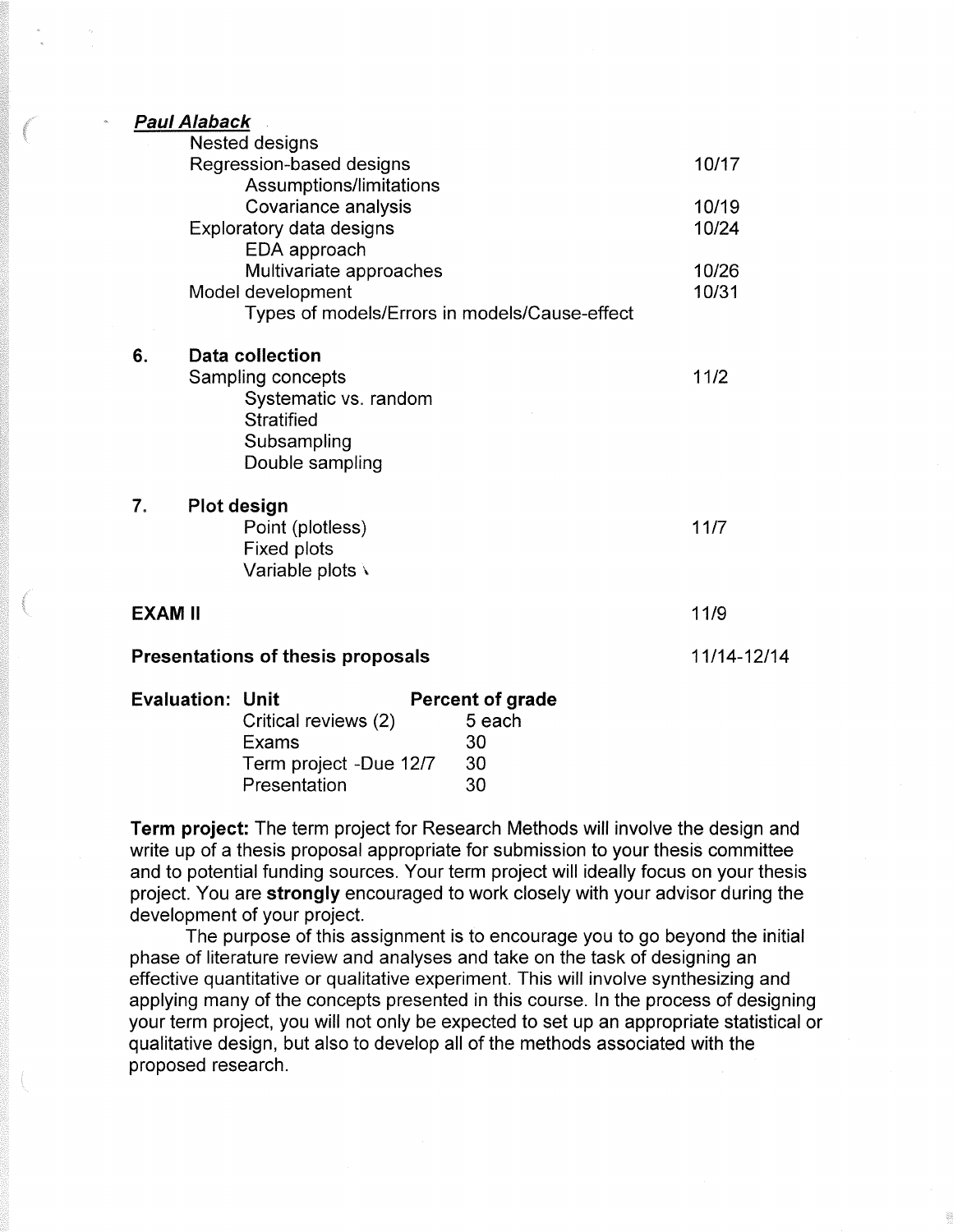# **Study Plan Model** Forestry 501 - Research Methods

- 1. Title Page
- 2. Table of Contents only if document is greater than 10 pages or contains many tables and figures.
- 3. Abstract Short description of study plan.
- 4. Summary of Problems and Project Plan Describes importance of the problem and the linkage to the problem to be solved. This also demonstrates that you have adequately reviewed the literature.
- 5. Study Objectives Are defined through an iterative process linked to the Methods so that there is a 1:1 correspondence. A study objective is adequate if the following hold true:
	- a) The objective flows directly from the problem statement in terms of substance and scope.
	- b) The objective provides an exact, unambiguous statement of what will be accomplished, not what might be or should be.
- 6. Variables and Sources of Variation  $-$  is the heart of a quality study plan and reveals how well the researcher understands the nature of the information to be extracted from the data. The following can be specified:
	- a) dependent variable is the main interest of your study and includes measurement units, precision and why it was chosen,
	- b) major factors (in order of importance) that influence the outcome of the study and how you plan to deal with the sources or variation. Basically you have four choices: (1) ignore, (2) control, (3) measure, (4) average.
	- c) Independent variables identify which factors are to be quantified and how they relate functionally to the dependent variable.
- 7. Planned Analysis and Study Design to be discussed in detail in two weeks.
- 8. Field/Laboratory/Computational Procedures indicate how data will be collected in the field or laboratory and the kinds of computations required in sufficient detail so that another researcher having a similar background as the author can conduct the study.
- 9. Planned Reports/Publications give an indication of the types of reports and/or publications that will result from the study.
- 10. Time Schedule identify major tasks, people required, and the time required to complete the tasks. Use horizontal bar charts to show timeline for the beginning and end of each task
- 11. Budget Show, in sufficient detail, the expenses required to complete the study. Include salaries, supplies, capital equipment, travel, overhead, contracted costs, etc... and indicate the balance between proposed tasks and monies required. Include a brief budget justification to describe why an amount of money is required for a given component.
- 12. Appendices for placement of miscellaneous information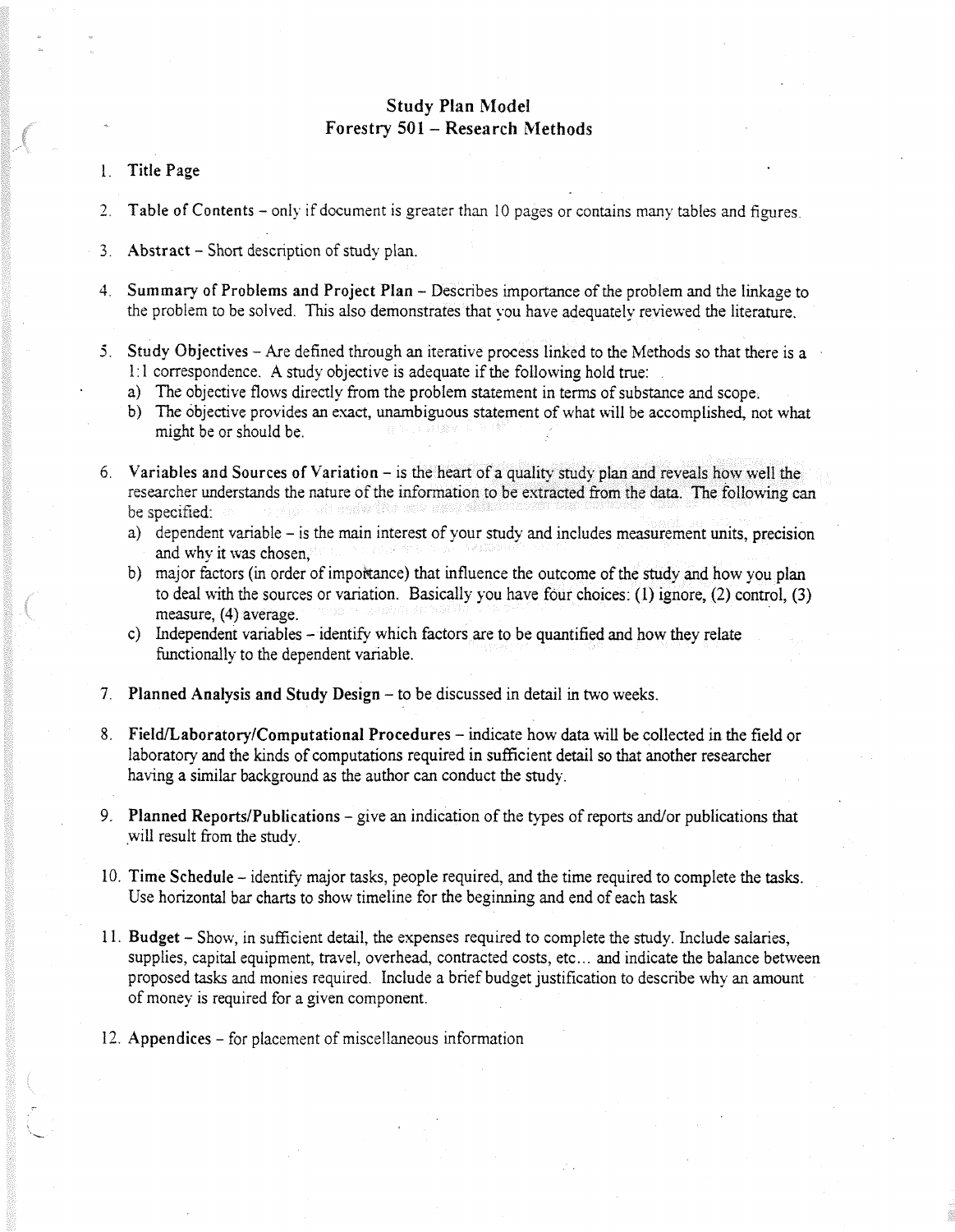## **Why Write a Study Plan**

- 1) Clarify your thinking regarding the proposed research. This will help you determine if there are gaps in your plan
- 2) Facilitate peer review gain assistance from specialists so that your plan will be improved and avoid costly mistakes
- 3) Provide a permanent record to permit study continuity and allow others to learn from your experience
- 4) Simplify- ready execution of the research to facilitate your own work in the field or lab and to improve the potential ability for technicians to carry out the given study. The plan will also facilitate the revision procedures "mid-stream," should they be needed with the assessment of the state of the state of the state of the state of the state of the state of the state of the state of the state of the state of the state of
- 5) Enhance communication with your advisor and committee members.
- 6) Draw up a contract of performance
- 7) Avoid being asked: "why didn't you do this?"

## **Study Plan Evaluation**

 $\sim$  we went has taken by the set  $\ell \leq \omega$  . i ay isa dhekara marka waxaa ku san waxay ka mida  $\left\langle \gamma_{\rm{QCD}} \right\rangle = \left\langle \gamma_{\rm{QCD}} \right\rangle \left\langle \gamma_{\rm{QCD}} \right\rangle = \left\langle \gamma_{\rm{QCD}} \right\rangle \left\langle \gamma_{\rm{QCD}} \right\rangle \left\langle \gamma_{\rm{QCD}} \right\rangle = \left\langle \gamma_{\rm{QCD}} \right\rangle \left\langle \gamma_{\rm{QCD}} \right\rangle \left\langle \gamma_{\rm{QCD}} \right\rangle$ ment absolute the spiral profession of F

**Service Services** Constitution of the Constitution of the Constitution of the Constitution of the Constitution of

Compagnization or engagement of a statue and statues

1. "我们是我们的人的。"

in the cost can be represented by the second second in the community of the community of the community of the community of the community of the community of the c<br>The community of the community of the community of the community of the community of the community of the comm

where the company of the control barriers of the company of the company of the company of the company of the company of the company of the company of the company of the company of the company of the company of the company

- 1) Is the writing clear, concise, complete, and unambiguous?
- 2) Is the problem statement or analysis adequate?
- 3) Are the objectives fully specified and researchable (can you tell when the objectives have been met and if they can be done)? and if they can be done)?
- 4) Are the methods a logical outcome of the objectives and are they adequately described so that another researcher can conduct the study? researcher can conduct the study? $\sqrt{2}$
- 5) Are the methods sufficient and efficient?
- 6) Are planned reports/publications an effective and efficient means of communicating the research results? . The air news advance modernessed
- 7) Are schedules and budgets complete and realistic?